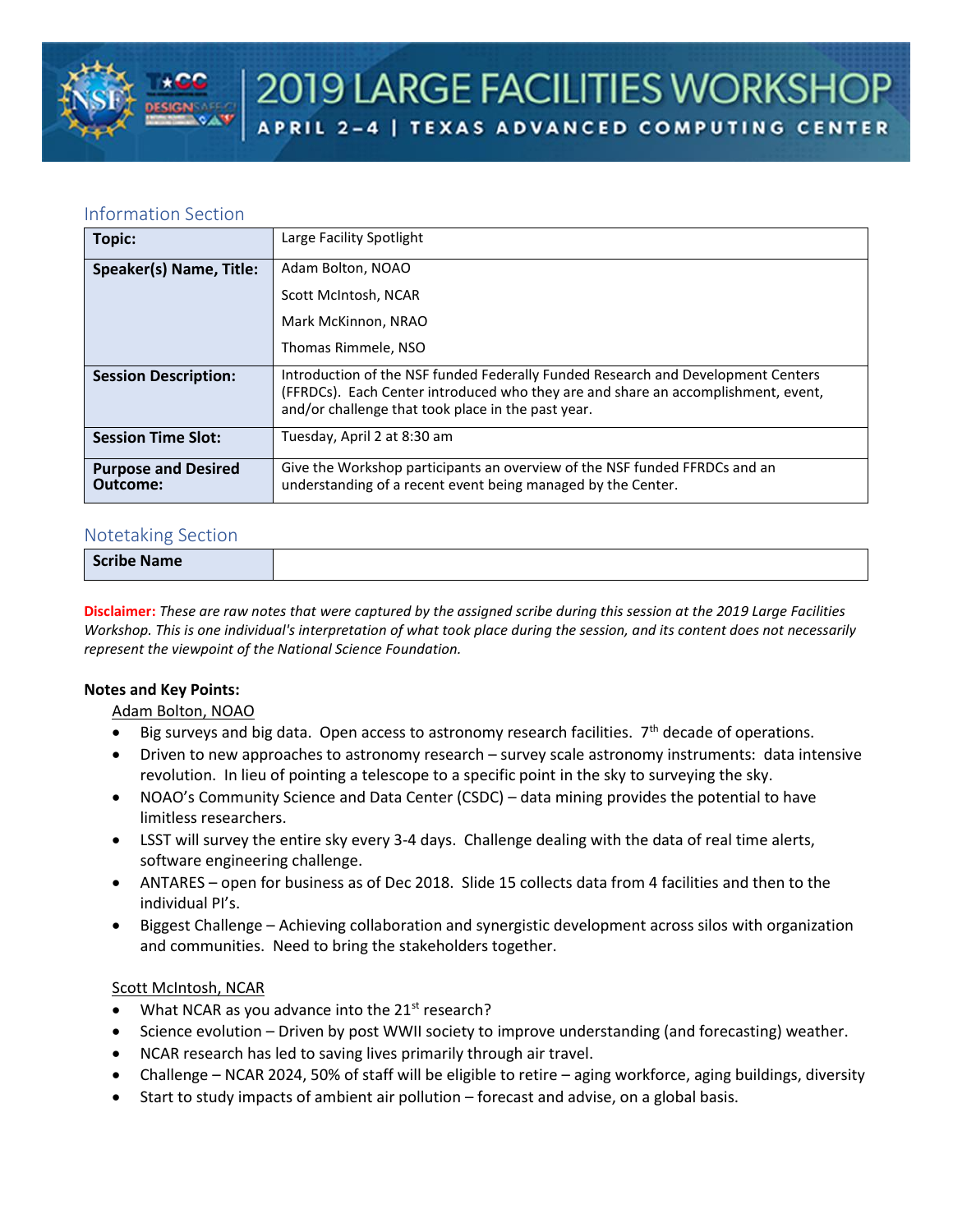- Protecting Critical Infrastructure solar storms (space weather) pose threats to national power grids, communications, GPS, and global financial markets.
- Aging workforce provides an opportunity with the next generation of researches. The Next Generation is concerned with social impacts and they want to do work that benefits the community
- Embracing the Next Generation is needed.

# Mark McKinnon, NRAO

- Focus on infrastructure maintenance challenges.
- 40-year-old infrastructure. Upgrades are prioritized in accordance with their Risk Management Plan.
- Have the capacity (engineering and technician skills) to be able to do that kind of repair in the remote location.
- Leading a project that possibly will replace the VLA with the next generation. Target construction FY25- FY34. 10x effective collecting area & 10x better spatial resolution.

## Thomas Rimmele, NSO

- These kinds of Facilities are built on the heritage of previous facilities. The tools for probing the sun have evolved and previous facilities have been divested, closed, and deconstructed facilities.
- New Facility under construction DKIST, five instruments spanning UV-visible near infrared.
- Air force telescope is also on the same site. The coating facilities is in an Air Force building.
- Site location selected based on the observation.
- Operate the telescope a photograph
- Will do fundamental space weather research. Map out solar magnetic field.
- Heavy mechanical structure that move with ultra-high precision, engineering challenges
- Thermal management and control is paramount to focus on the spot on the sun to deal with the heat pots.
- About a week ago, the first images of moon and Jupiter. No "Hubble" moment.
- Huge Facility Thermal Systems for cooling. Make ice at night when electricity is cheaper.
- Could compare to a power plant, shipyards. Challenge to finding and retaining staff with these skills when they can make more money in other industries.
- Feels like the last 10% of construction is the hardest.
- Not just the construction but the organization has had significant transitions.
- Need people not just technical qualifications but also a dedicated and a motivated team.

## **Best Practices:**

- Build collaboration across the traditional discipline organizations and communities to solve complex problems.
- Workforce development are needed to address common challenges such as aging workforce but also for the unique technical skills required.

## **Actionable Recommendations (Action Owner Name & Organization):**

• None

## **Decisions:**

• None